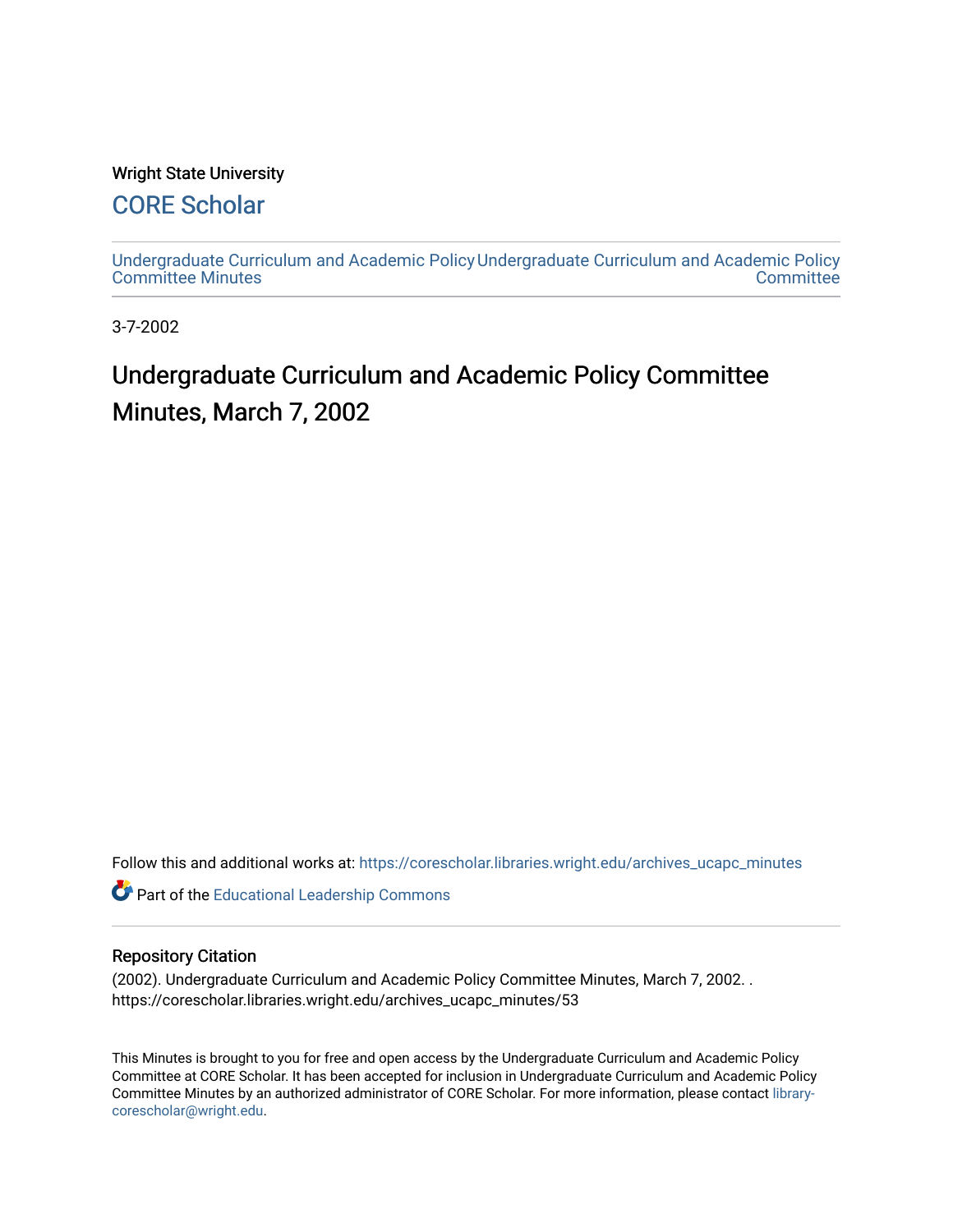# **Undergraduate Curriculum and Academic Policy Committee**

## **Minutes of March 7, 2002 Meeting**

**Present:** Roderic Brame, Jeanne Fraker, Joe Law, Jan Maxwell, Katie Mechlin, Doug Nord, Patricia Renick, Tom Sav, Cristina Specker, Patricia Vermeersch, Kefu Xue, Mindy Young.

**Approved Minutes** of January 10, 2002.

## **Writing Across the Curriculum (WAC) Committee Report**

Joe Law reported that the WAC Committee has met twice since the January 2002 meeting of the University Curriculum and Academic Policy Committee and submitted the following

## **[WAC Committee Report](#page-4-0)**.

## **Course Inventory and Modification Requests**

**CECS** 

Approved Inventories: CS 471\* The course is cross listed with BIO 471 which was before the UCAPC on January 10 and returned to the COSM so the two proposals could be coordinated. Thus, the committee also decided to approve BIO 471 upon its resubmission to the UCAPC chair.

## COSM

Approved Inventories: BIO 471 upon resubmission of the Inventory Request (see above \* regarding CS 471)

## **CEHS**

Approved Modifications: ED 464

## COBA

Approved Modifications: EC 290, FIN 205\*, FIN 305, IB 486

\* FIN 205 modifications were approved with the exception of listing it as a College Component Course. The College of Business must submit a proposal to the General Education Implementation Committee to be approved as a College Component Course. Approved Inventories: ECO 391, FIN 306, IB 496, MGT 277, MGT 280, MGT 301

## CONH

Approved Modifications: NUR 307

Inventories: The committee could not approve HLT 201, HLT 202, HLT 203. It was noted that the documentation indicates that the courses are proposals to be offered as general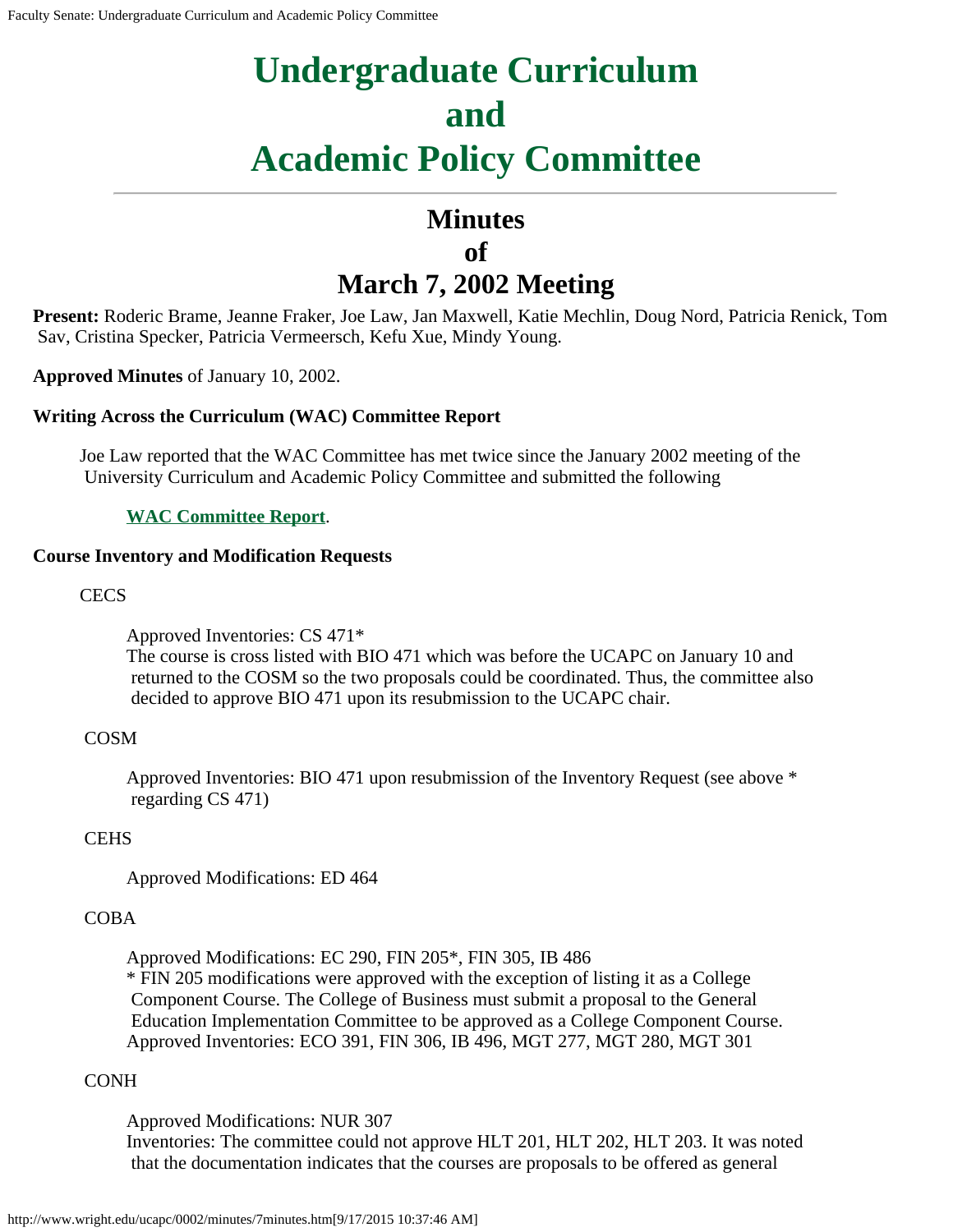education courses under the New General Education Program, Area IV Human Expression, Area 2 Cultural-Social Foundations, and Area I Communication and Mathematical Skills, respectively. Therefore, the course proposals were returned to the CONH with instructions that such proposals must be submitted first to the General Education Implementation Committee. However, the committee also noted that the courses could be considered by the UCAPC upon resubmission if the CONH intended to offer them as non-GE courses, i.e., to offer them even in the absence of approval for inclusion in the new GE Program.

#### **General Education Program Changes**

COSM: The committee approved the COSM's proposal to offer SM 205 (an existing 4 hour course titled Great Ideas in Science) as a science course in the current General Education Program under Area IV Natural Sciences for non-COSM majors. The course would therefore serve as a science substitution for non-COSM majors where there are not existing Required Substitutions for such majors. The COSM has also submitted the course to the General Education and Implementation Committee for approval in the New General Education Program, but feels that it is appropriate for students subject to and who will continue in the Existing General Education Program. In addition, the college feels that it is important to begin implementation and coordination of the course lectures and demonstrations prior to implementation of the New GE Program.

## **Program Changes**

CEHS: The committee approved the Organizational Leadership, B.S.program changes. The changes and justifications were well documented (in fact, the committee commends the CEHS in this respect) and provided in the following:

## **[Organizational Leadership Program](#page-5-0) Changes**

#### **Writing Across the Curriculum Program Changes**

WAC Program: The WAC Committee's recommendation to change as follows the policy for returning students was approved:

Returning students must complete the two-course writing requirement in the major. *In the event a returning student has completed earlier, non-WI versions of courses now offered as the department's WI courses and no further WI courses in the major are available, the student will complete the independent writing project to cover one of the courses; the requirement for the second course can be waived with the approval of the department.*

Justifications and changes to specific sections of the WAC document are provided in the following:

## **[WAC Program Change](#page-7-0)**

**All UCAPC approvals are subject to review and approval by the Faculty Senate and, as determined by the Faculty Executive Committee and the Faculty Senate, further review and approval at General Faculty Meetings.**

**The committee scheduled it Spring Quarter meetings for April 11 and May 17. Colleges submitting curriculum and policy proposals for review by the committee need to submit the original and 18 copies NO LATER THAN 5:00 p.m., April 2 for consideration at the April 11 meeting and NO LATER THAN 5:00 p.m., May 8 for consideration at the May 17 meeting.**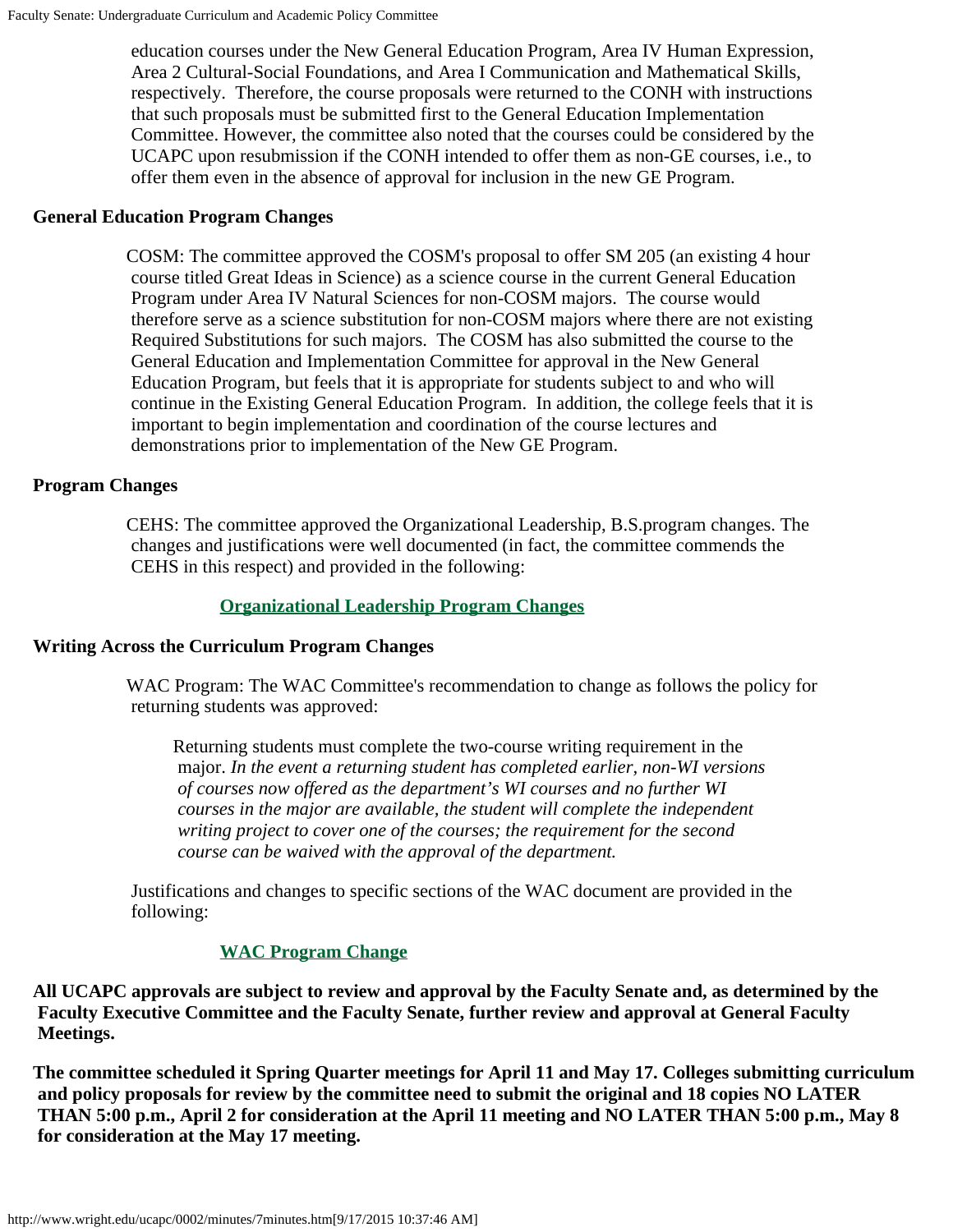**Curriculum and policy proposals received after May 8 will be forwarded to next year's committee for consideration in October 2002.**

**NOTE: any curriculum or policy proposals that must go before the Faculty Senate for approval this academic year must be submitted to the UCAPC by the April 2 deadline because IF approved by the UCAPC at its April 11 meeting, the Faculty Senate will consider it as New Business at its May 6 meeting and Old Business to be voted upon at its June 3 meeting (unless there is a suspension of the rules). Thus, submissions to the UCAPC after April 2 will be carrried over for approval by the Faculty Senate next October 2002.**

**NOTE: Curriculum or policy proposals approved by the Faculty Senate at the May 6 meeting (or under a suspension of the rules at the June 3 meeting) that must go before the General Faculty Meeting will not be considered until the General Faculty Meeting of November 2002.**

**[UCAPC HOME](http://www.wright.edu/ucapc/index.htm)**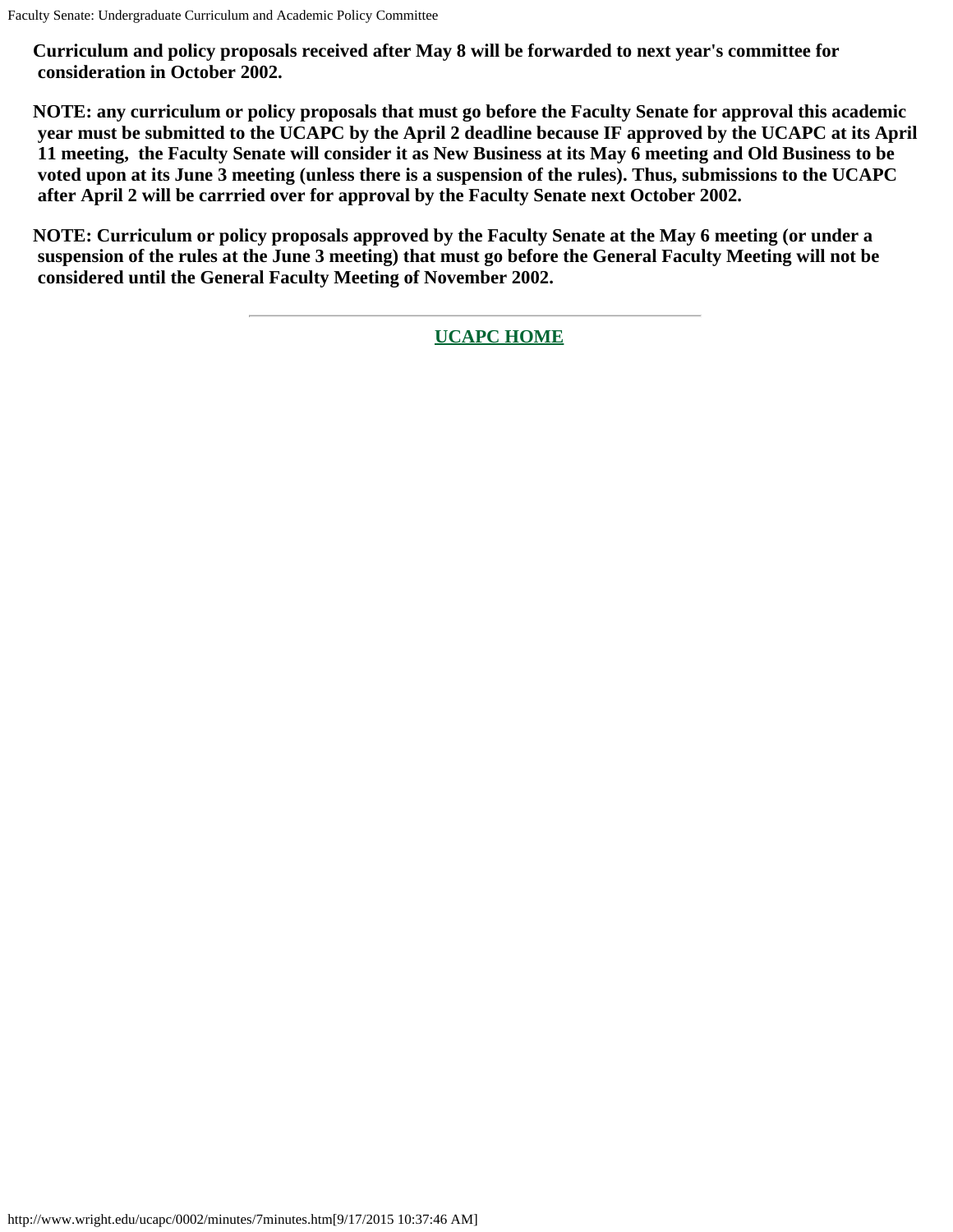## **Writing Across the Curriculum Committee Report**

<span id="page-4-0"></span>The WAC Committee has met twice since the January 2002 meeting of the University Curriculum and Academic Policy Committee.

On **January 14, 2002**, the Committee dealt with two topics. The first was a request for clarification of the policy that students with a dual major "may have the writing requirements waived for the second major at the discretion of the college or department" (2001-2003 Undergraduate Catalog, p. 49). In this particular case, a student had successfully completed two WI courses in what was considered the secondary major but only one WI course in the "primary" major. The Committee agreed that the student had met the writing requirement for graduation. None of the information about dual majors in the catalog refers to "primary" and "secondary" majors, so the policy about writing requirements need not be seen as ranking one major over another.

The second was a request from Robert Wood, Assistant Dean for Student Affairs, College of Liberal Arts, for assistance in working with returning students who have already completed all or most of their requirements for the major (including courses that are now the designated WI courses for the major). The WAC program requires returning students to complete the two-course requirement for the major. The independent writing project allows students to meet one requirement for one WI course in the major, but this option is explicitly restricted to a single class. When a student has already taken all the WI courses in the major and completed the independent writing project, there is no alternative provided for that student for the required second WI course.

The WAC Committee recommends that the policy for returning students be amended as follows: **In the event a returning student has completed earlier, non-WI versions of courses now offered as the department's WI courses and no further WI courses in the major are available, the student will complete the independent writing project to cover one of the courses; the requirement for the second course can be waived with the approval of the department.**

That recommendation will be submitted to the University Curriculum and Academic Policy Committee.

On **February 18, 2002**, the Committee met to discuss a request from Henry Limouze (Chair, English) to reconsider the separate WI grade. The committee reached consensus that the separate WI grade should be retained, though they did acknowledge that a single grade might help faculty and students alike see writing as fully integrated into the course (not a separate component) and that it could remove the problems resulting from confusion arising from the separate WI grade sheet. However, these potential benefits are outweighed by other issues. Members of the committee who regularly teach WI courses in GE expressed two complementary concerns. First, students who struggle with the course content may earn a D in the course but produce more than adequate writing. For many, the D is an acceptable grade in their colleges; under this proposal, however, those students would not receive WI credit. Second, even in a class in which four writing assignments counted for 50% of the grade, it has been possible for students to earn a C for the course while receiving Ds and Fs on the assignments or failing to turn in all assignments.

Other concerns were expressed as well: retaining the separate grade will make it easier to track students' progress, especially during the transition into the new GE program; discontinuation of the separate grade might mislead people into thinking the requirement had been discontinued; under the present system departments can designate different courses in the major as WI, and that flexibility would be seriously reduced under this proposal.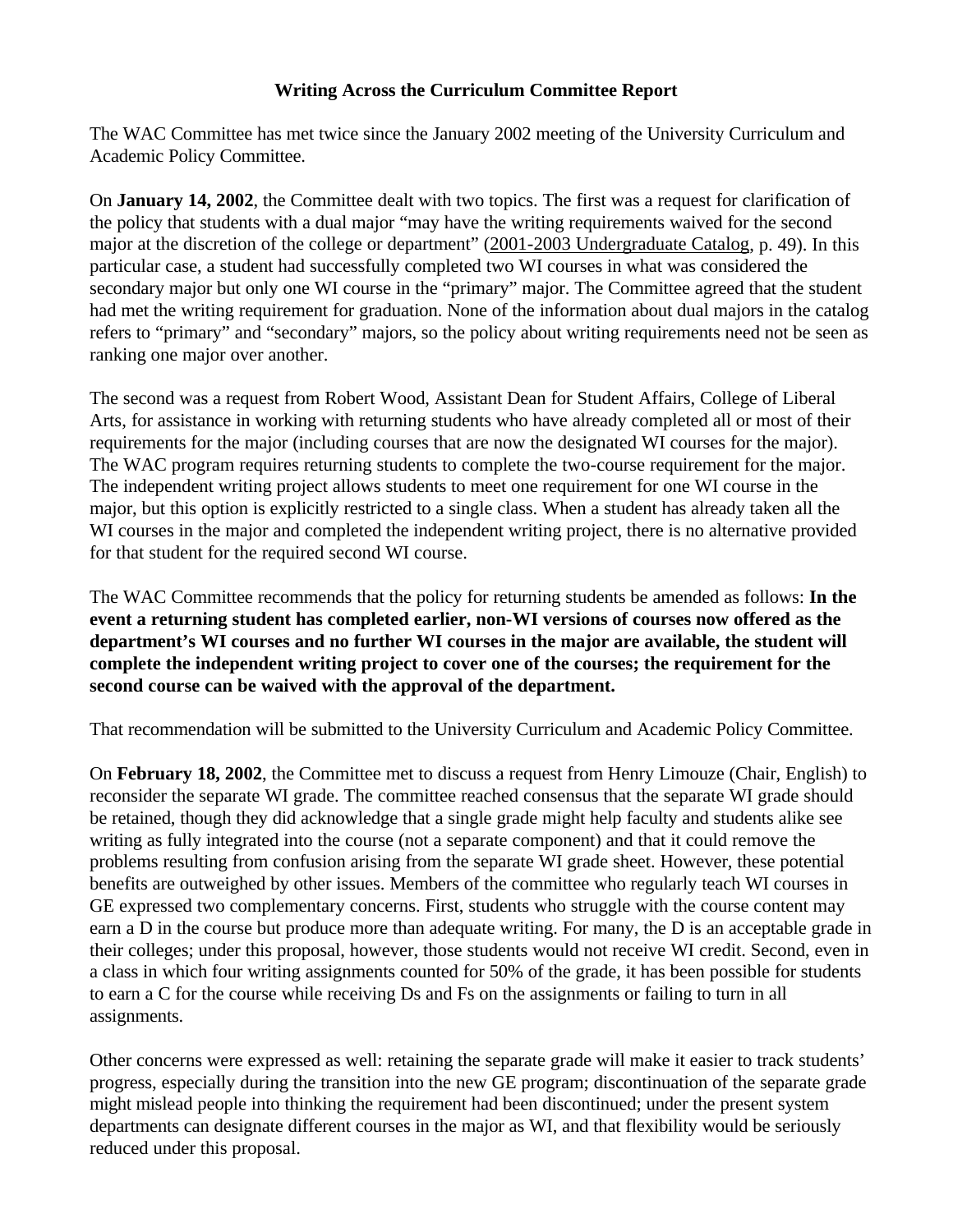## **ORGANIZATIONAL LEADERSHIP PROGRAM Requested Modifications**

<span id="page-5-0"></span>

| <b>CURRENT</b> (Old) Program | <b>PROPOSED</b> (New) Program | <b>Changes between A and B</b> |
|------------------------------|-------------------------------|--------------------------------|
|------------------------------|-------------------------------|--------------------------------|

| A                                  | B                                  |                                           |
|------------------------------------|------------------------------------|-------------------------------------------|
| <b>General Education</b>           | <b>General Education</b>           | <b>NO CHANGES</b>                         |
| Requirements (57 Qtr Hrs)          | Requirements (57 Qtr Hrs)          |                                           |
|                                    |                                    |                                           |
| Associate Degree or                | Associate Degree or                | <b>NO CHANGES</b>                         |
| Organizational Leadership          | Organizational Leadership          |                                           |
| Electives (70 Qtr Hrs)             | Electives (70 Qtr Hrs)             |                                           |
|                                    |                                    |                                           |
| <b>Integrated Leadership Focus</b> | <b>Integrated Leadership Focus</b> | URS/PLS 345 added                         |
| (19 Qtr Hrs)                       | (19 Qtr Hrs)                       |                                           |
| Choose One:                        | Choose One:                        | Why?                                      |
| <b>ENG 330</b>                     | <b>ENG 330</b>                     | (PSY 304 typically offered day only and   |
| <b>ENG 333</b>                     | <b>ENG 333</b>                     | infrequently, and SOC 350 rarely offered. |
|                                    |                                    | Adding this URS/PLS option gives more     |
| Choose One:                        | Choose One:                        | accessible options to O.L. majors)        |
| <b>PSY 304</b>                     | <b>PSY 304</b>                     |                                           |
| <b>SOC 350</b>                     | <b>SOC 350</b>                     | Suggested by and approved by Dean         |
|                                    | <b>URS/PLS 345</b>                 | Mary Ellen Mazey, COLA.                   |
| Choose One:                        |                                    |                                           |
| <b>CS 205</b>                      | Choose One:                        |                                           |
| <b>CS 206</b>                      | <b>CS 205</b>                      |                                           |
| <b>CS 207</b>                      | <b>CS 206</b>                      |                                           |
|                                    | <b>CS 207</b>                      |                                           |
| Choose One:                        |                                    |                                           |
| <b>COM 101</b>                     | Choose One:                        |                                           |
| <b>COM 102</b>                     | <b>COM 101</b>                     |                                           |
| <b>COM 141</b>                     | <b>COM 102</b>                     |                                           |
|                                    | <b>COM 141</b>                     |                                           |
| Choose One:                        |                                    |                                           |
| <b>COM 325</b>                     | Choose One:                        |                                           |
| <b>COM 340</b>                     | <b>COM 325</b>                     |                                           |
| <b>COM 343</b>                     | <b>COM 340</b>                     |                                           |
| <b>COM 443</b><br><b>COM 453</b>   | <b>COM 343</b><br><b>COM 443</b>   |                                           |
|                                    | <b>COM 453</b>                     |                                           |
|                                    |                                    |                                           |
|                                    |                                    |                                           |
|                                    |                                    |                                           |
|                                    |                                    |                                           |
|                                    |                                    |                                           |
|                                    |                                    |                                           |
|                                    |                                    |                                           |
|                                    |                                    |                                           |
|                                    |                                    |                                           |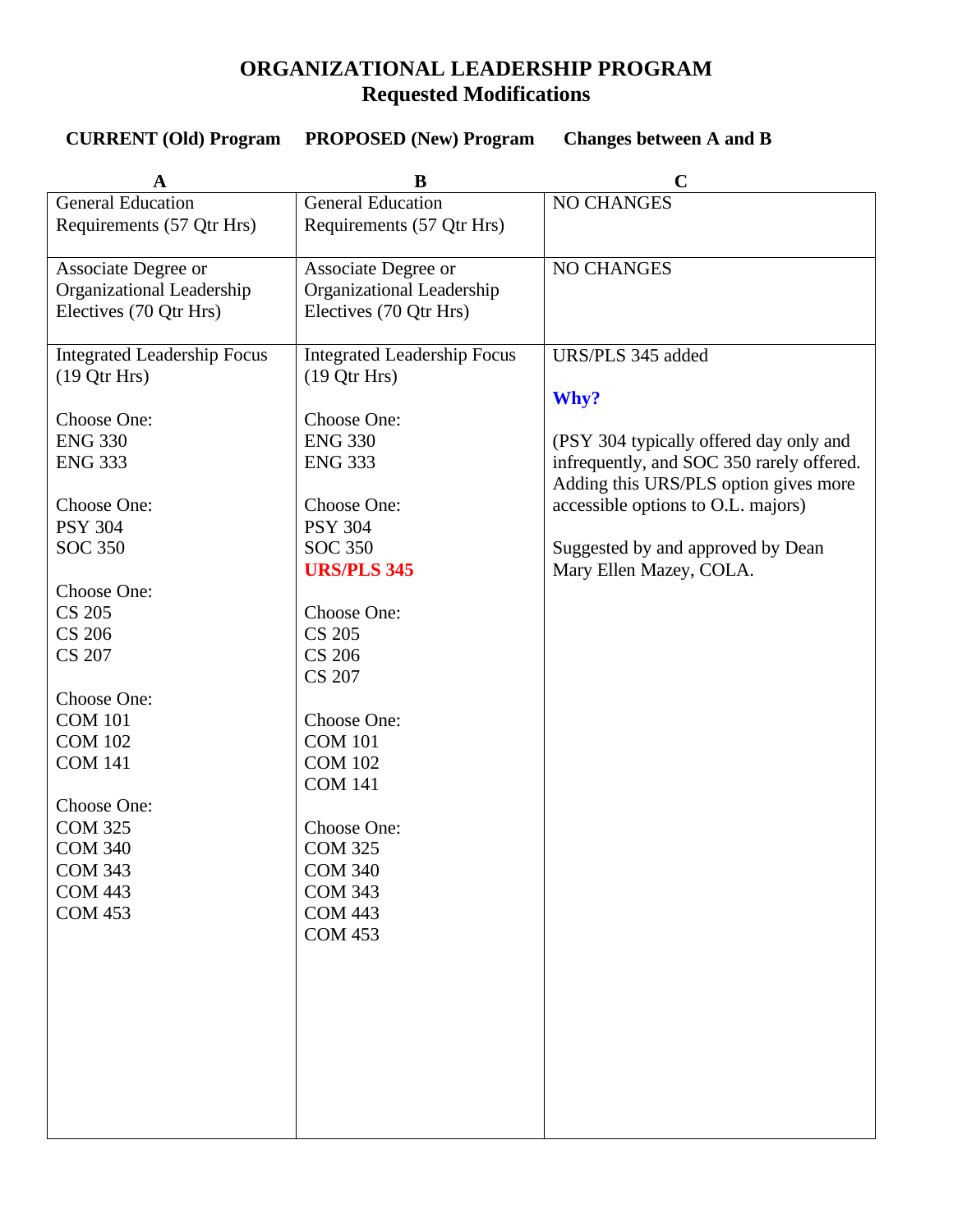| Pre-Requisites to OL Program                | Pre-Requisites to OL Program   | Removed MGT 200 from options.                                     |
|---------------------------------------------|--------------------------------|-------------------------------------------------------------------|
| entry: (9 Qtr Hrs)                          | entry. (9 Qtr Hrs)             |                                                                   |
|                                             |                                | Why?                                                              |
| Choose 2 prior to program                   | Choose 2 prior to program      |                                                                   |
| entry, and finish third prior to            | entry:                         | RSCOBA MGT Dept indicated that MGT                                |
| graduation:                                 |                                | 200 and MGT 302 (a required course) are                           |
|                                             | <b>ACC 201</b>                 | very similar, and the value to having both                        |
| <b>ACC 201</b>                              | <b>EC 201</b>                  | in the O.L. program is limited. So, we                            |
| <b>EC 201</b>                               | <b>TMK 201</b>                 | deleted MGT 200 course from OL                                    |
| <b>TMK 201</b>                              |                                | graduation requirements. TMK 201 is                               |
| <b>MGT 200</b>                              |                                | only offered at Lake Campus, so                                   |
|                                             |                                | Main/Dayton Campus OL student will                                |
|                                             |                                | take ACC 201 and EC 201 prior to                                  |
|                                             |                                | program entry.                                                    |
|                                             |                                |                                                                   |
|                                             |                                | This change was suggested by, and                                 |
|                                             |                                | approved by, Dean Farmer, RSCOBA.                                 |
|                                             |                                |                                                                   |
|                                             |                                |                                                                   |
| O.L. Concentration                          | O.L. Concentration             |                                                                   |
|                                             |                                | Dropped 4 MGT courses and added 4<br>URS course options to major. |
|                                             |                                | Substituted LAW 350 for LAW 420.                                  |
| $(48$ Qtr Hrs) – includes 9 Qtr             | $(44-49$ Qtr Hrs) – includes 6 |                                                                   |
| Hrs of pre-requisite courses                | Qtr Hrs of pre-requisite       |                                                                   |
| above)                                      | courses above)                 | Why?                                                              |
| O.L. Courses (24 Qtr Hrs)                   | O.L. Courses (24 Qtr Hrs)      | MGT Dept and RSCOBA had difficulty                                |
| <b>EDL 301</b>                              | <b>EDL 301</b>                 | offering all of the options we had in the                         |
| <b>EDL 302</b>                              | <b>EDL 302</b>                 | program. MGT Dept and RSCOBA                                      |
| <b>EDL 303</b>                              | <b>EDL 303</b>                 | suggested the 3 MGT courses and the 1                             |
| <b>EDL 304</b>                              | <b>EDL 304</b>                 | LAW course.                                                       |
| <b>EDL 494</b>                              | <b>EDL 494</b>                 |                                                                   |
| <b>EDL 495</b>                              | <b>EDL 495</b>                 | 4 URS courses offered up as additional                            |
|                                             |                                | options which fit nicely into the OL                              |
| Fundamentals (3 Qtr Hrs)                    | Fundamentals (3 Qtr Hrs)       | major.                                                            |
| MGT 302 (prior to taking RS                 | MGT 302 (prior to taking RS    |                                                                   |
| COBA courses)                               | COBA courses)                  | All changes were at the suggestion of and                         |
|                                             |                                | reviewed by Dean Mary Ellen Mazey,                                |
|                                             |                                |                                                                   |
| Choose Four: (12 Qtr Hrs)<br><b>MGT 321</b> | Choose Four: (12-16 Qtr Hrs)   | COLA, and Dean Berkwood Farmer,                                   |
|                                             | <b>MGT 321</b>                 | RSCOBA.                                                           |
| <b>MGT 411</b>                              | <b>MGT 411</b>                 |                                                                   |
| <b>MGT 412</b>                              | <b>MGT 485</b>                 |                                                                   |
| <b>MGT 473</b>                              | <b>LAW 350</b>                 |                                                                   |
| <b>MGT 474</b>                              | <b>URS 423</b>                 |                                                                   |
| <b>MGT 480</b>                              | <b>URS 424</b>                 |                                                                   |
| <b>MGT 485</b>                              | <b>URS 450</b>                 |                                                                   |
| <b>LAW 420</b>                              | <b>URS 470</b>                 |                                                                   |
| <b>URS 424</b>                              | <b>URS 475</b>                 |                                                                   |
|                                             |                                |                                                                   |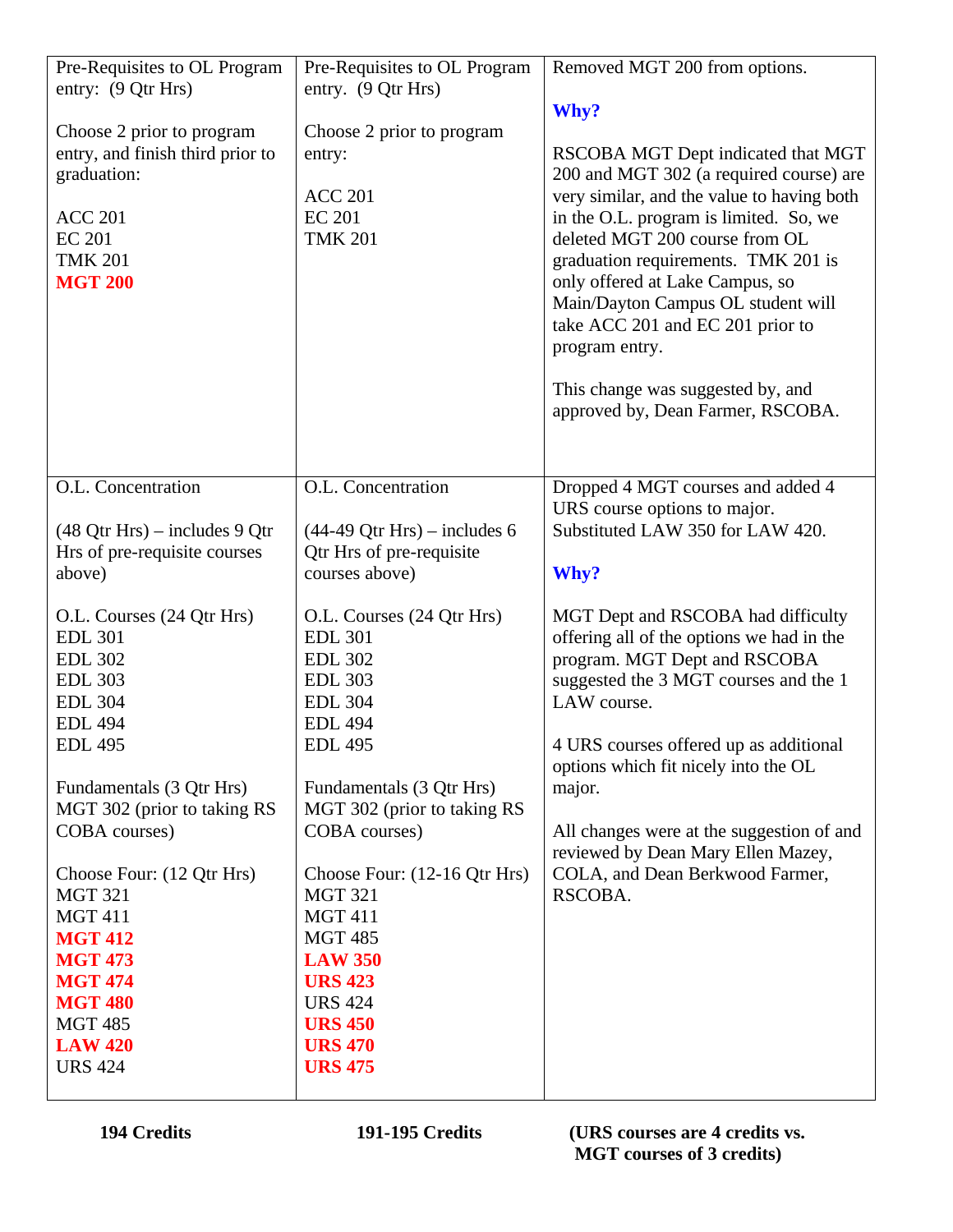<span id="page-7-0"></span>February 26, 2002

To: Dr. Tom Sav, Chair University Curriculum and Academic Policy Committee

From: Joe Law, WAC Coordinator

Subject: Change in Writing Across the Curriculum Policy for Returning Students

#### **Background**

At its January 14, 2002, meeting, the WAC Committee discussed a request from Robert Wood, Assistant Dean for Student Affairs, College of Liberal Arts, for assistance in working with returning students who have already completed all or most of their requirements for the major (including courses that are now the designated WI courses for the major). The WAC program requires returning students to complete the two-course requirement for the major. The independent writing project allows students to meet one requirement for one WI course in the major, but this option is explicitly restricted to a single class. When a student has already taken all the WI courses in the major and completed the independent writing project, there is no alternative provided for that student for the required second WI course.

#### **Recommended Policy Change**

The WAC Committee recommends that the policy for returning students be amended as follows:

**In the event a returning student has completed earlier, non-WI versions of courses now offered as the department's WI courses and no further WI courses in the major are available, the student will complete the independent writing project to cover one of the courses; the requirement for the second course can be waived with the approval of the department.**

The above statement would be inserted into section 5 of the portion of the WAC Document headed "Writing in General Education and Writing in the Major," following the one-sentence paragraph that says, "Returning students must complete the two-course writing requirement in the major." A copy of the relevant section of the WAC Document including the revision is attached to this memo.

If this change is approved by UCAPC and Faculty Senate, the WAC Committee asks that it be implemented immediately.